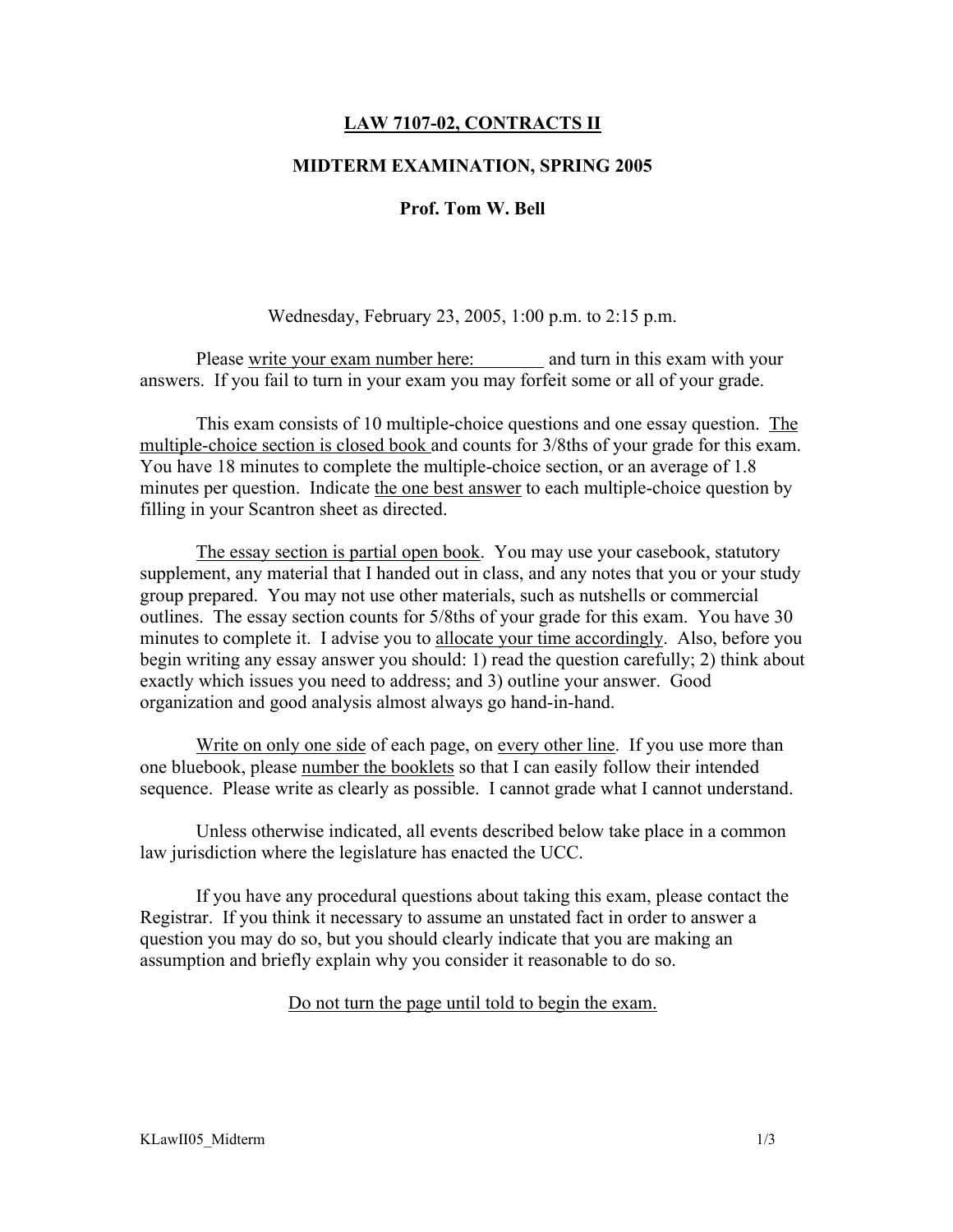# Multiple Choice Questions

3/8ths of exam's total grade (maximum allowed time: 18 minutes, or 1.8 minutes/question)

[excised]